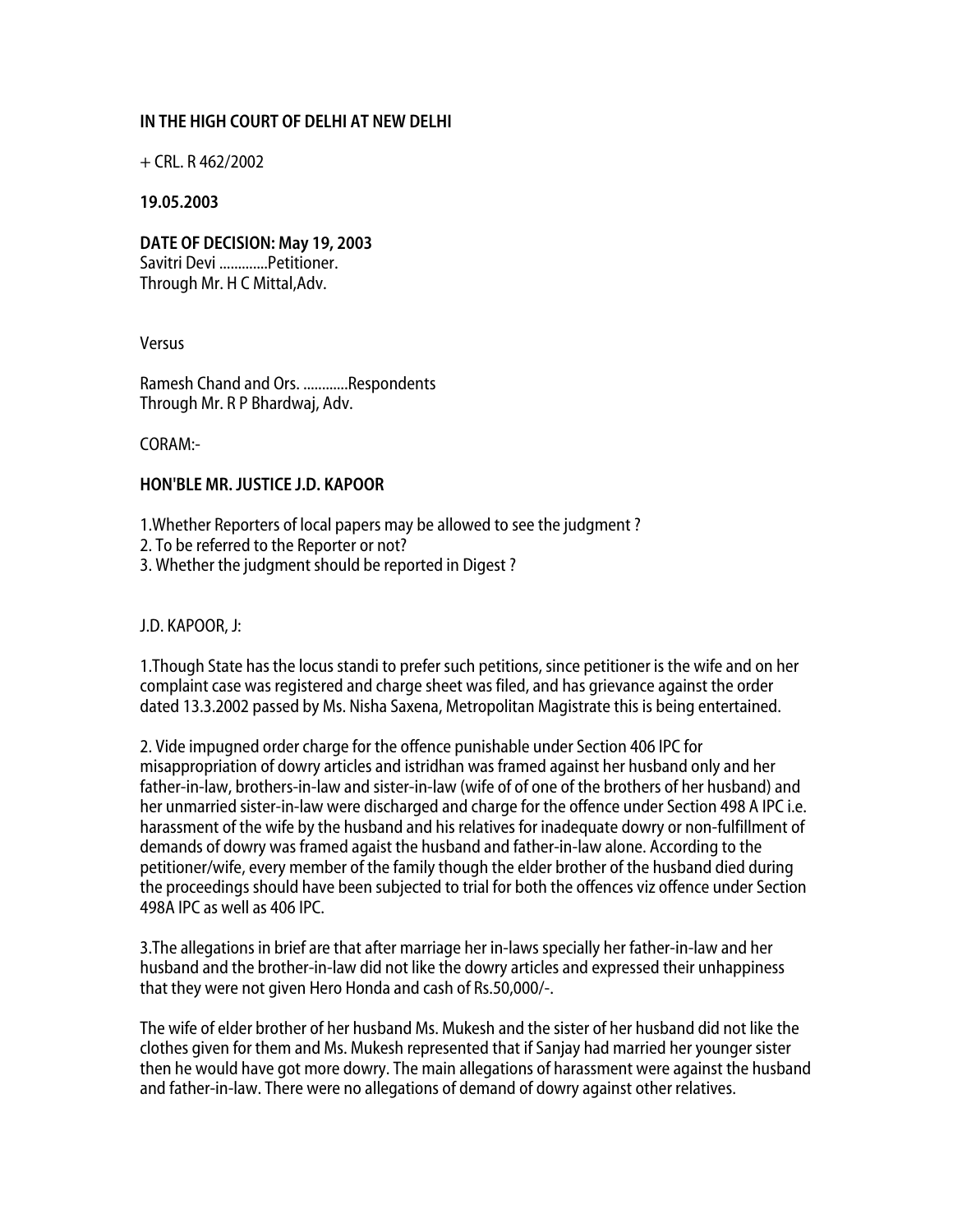4. The main contention of the learned counsel for the petitioner is that non-acceptance of the gifts by respondents and others tantamount to harassment and cruelty as defined in Section 498A IPC.

5. Section 498A IPC provides as under :-

Whoever, being the husband or the relative of the husband of a woman, subjects such woman to cruelty shall be punished with imprisonment for a term which may extend to three years and shall also be liable to fine.

Explanation:- For the purpose of this section, "crruelty " means-

(a) any wilful conduct which is of such a nature as is likely to drive the woman to commit suicide or to cause grave injury or danger to life, limb or health (whether mental or physical) of the woman; or

(b)harassment of the woman where such harassment is with a view to coercing her or any person related to her to meet any unlawful demand for any property or valuable security or is on account of failure by her or any person related to her to meet her su

6. A bare perusal shows that the word `cruelty' encompasses any of the following elements :- (i) Any `wilful' conduct which is of such a nature as is likely to drive the woman to commit suicide; or

(ii) any `wilful' conduct which is likely to cause grave injury to the woman; or

(iii) any `wilful' act which is likely to cause danger to life, limb or health whether physical or mental of the woman.

7. So far as criminality attached to word `harassment' is concerned, it is independent, of `cruelty' and is punishable in the following circumstances:-

(a) Where the harassment of the woman is with a view to coercing her or any person related to her to meet any unlawful demand for any property or valuable security or

(b) Where the harassment is on account of failure by her or any persons related to her to meet such demand.

8.It is apparent, neither every cruelty nor every harassment has element of criminal culpability for the purposes of Section 498-A. There is no problem where there is physical violence and infliction of injury which is likely to cause grave injury or danger to life, limb or health. In such cases, facts will speak for themselves. We have adopted this defintion from English Law though for the purpose of divorce on the ground of cruelty, Indian Law defines it as a conduct as to cause a reasonable apprhension in the mind of the petitioner that it will be harmful or injurious for the petitioner to live with the other party. Element that cruelty should be of such nature as to cause `danger' to life, limb or health or as to give rise to reasonable ap

rehension of such a danger does not exist in Indian Laws of Divorce. This ingredient is of much sterner and higher degree. Supreme Court in Dr.N.G.Dastane Vs. Mrs.S.Dastane (1975) 2 SCC 326 has referred to this aspect of `cruelty' like this:-

ry, as under the English law, that the cruelty must be of such a character as to cause `danger' to life, limb or health or as to give rise to a reasonable apprehension of such a danger. Clearly danger to life, limb or health or a reasonable apprehension

9. It would also be unwise for me to categorize specific acts or conduct which are capable of amounting to cruelty as such categorization cannot be put in strait jacket mould. In this regard, I am reminded of words of wisdom of LORD TUCKER who said :-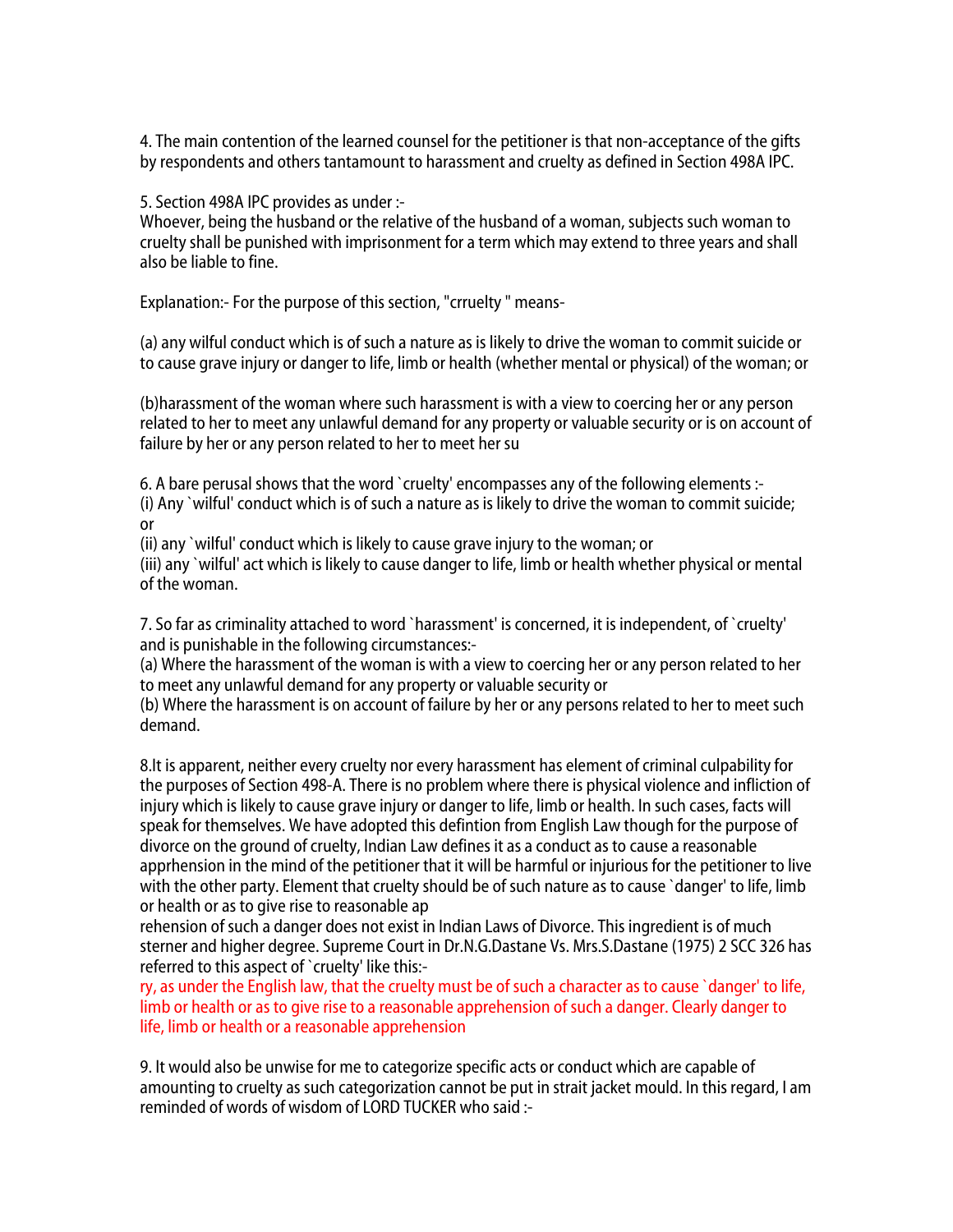cial pronouncement to create certain categories of acts or conduct as having or lacking the nature or quality which render them capable or incapable in all circumstances of amounting to cruelty in cases where no physical violence is averred. Every such act must be judged in relation to its surrounding circumstances, and the physical or mental condition or susceptibilities of the innocent spouse, the intention of the offending spouse, and the offender's knowledge of the actual or probable effect of his cnduct on the other's health are all matters which may be decisive in determining on which side of the line a particular act or course of conduct lies. It is, generally speaking, not possible to compartment acts for the purposes of relevance as being gros so as to constitute cruelty or less gross so as not to constitute cruelty, though there may be extreme cases where the acts in themselves are so trivial as to justify dismissal of an action for lack of relevance without proof. It is with regard to the(Jamieson Vs. Jamieson (1952) 1 All E R 875)

10. When analysis of such human sensibilities, affairs and conduct is under discussion, I would be failing if I don't quote Lord Denning, a celebrated and legendary Judge of this century. Lord Denning says :-

When there is no intent to injure, they are not to be regarded as cruelty unless they are plainly and distinctly proved to cause injury to health......when the conduct does not consist of direct action against the other, but only of misconduct indirecly affecting him or her, such as drunkenness, gambling, or crime, then it can only properly be said to be aimed at the other when it is done, not only for the gratification of the selfish desires of the one who does it, but also in some part with an intention to injure the other or to inflict misery on him or her. Such an intention may readily be inferred from the fact that it is the natural consequence of his conduct, especially when the one spouse knows, or it has already been brought to his notice, w

at the consequences will be, and nevertheless he does it, careless and indifferent whether it distresses the other spouse or not. The court is, however not bound to draw the inference. The presumption that a person intends the natural consequences of his acts is one that may-not mustbe drawn. If in all the circumstances it is not the correct inference, then it should not be drawn. In cases of this kind, if there is no desire to injure or inflict misery on the other, the conduct only becomes cruelty (Kaslefsky Vs. Kaslefsky (1950) 2 All E R 398)

11. Supreme Court of India laid the following definition of "mental cruelty" in V.Bhagat Vs. Mrs.D.Bhagat AIR 1994 SC 710:-

the parties cannot reasonably be expected to live together. The situation must be such that the wronged party cannot reasonably be asked to put with such conduct and continue to live with the other party. It is not necessary to prove that the mental cruelty is such as to cause injury to the health of the petitioner.

The word "cruelty" is to be used in relation to human conduct or human behavior. It is the conduct in relation or in respect of matrimonial duties and obligations. It is a course of conduct of one which is adversely affecting the other. The cruelty may be mental or physical, intentional or unintentional.  $^{\mathrm{m}}$ 

12. In S.Hanumanta Rao Vs. S.Ramani 1999 (3) SCC 620, Supreme Court observed as under:-

13. Parameters of what constitutes cruelty in matrimonial affairs have been well carved out in American Jurisprudence 2nd edition Vol 24 page 206. These are:-

to a reasonable person or a person of average or normal sensibilities, but whether it would have that effect upon the aggrieved spouse. That which may be cruel to one person may be laughed off by another, and what may not be cruel to an individual und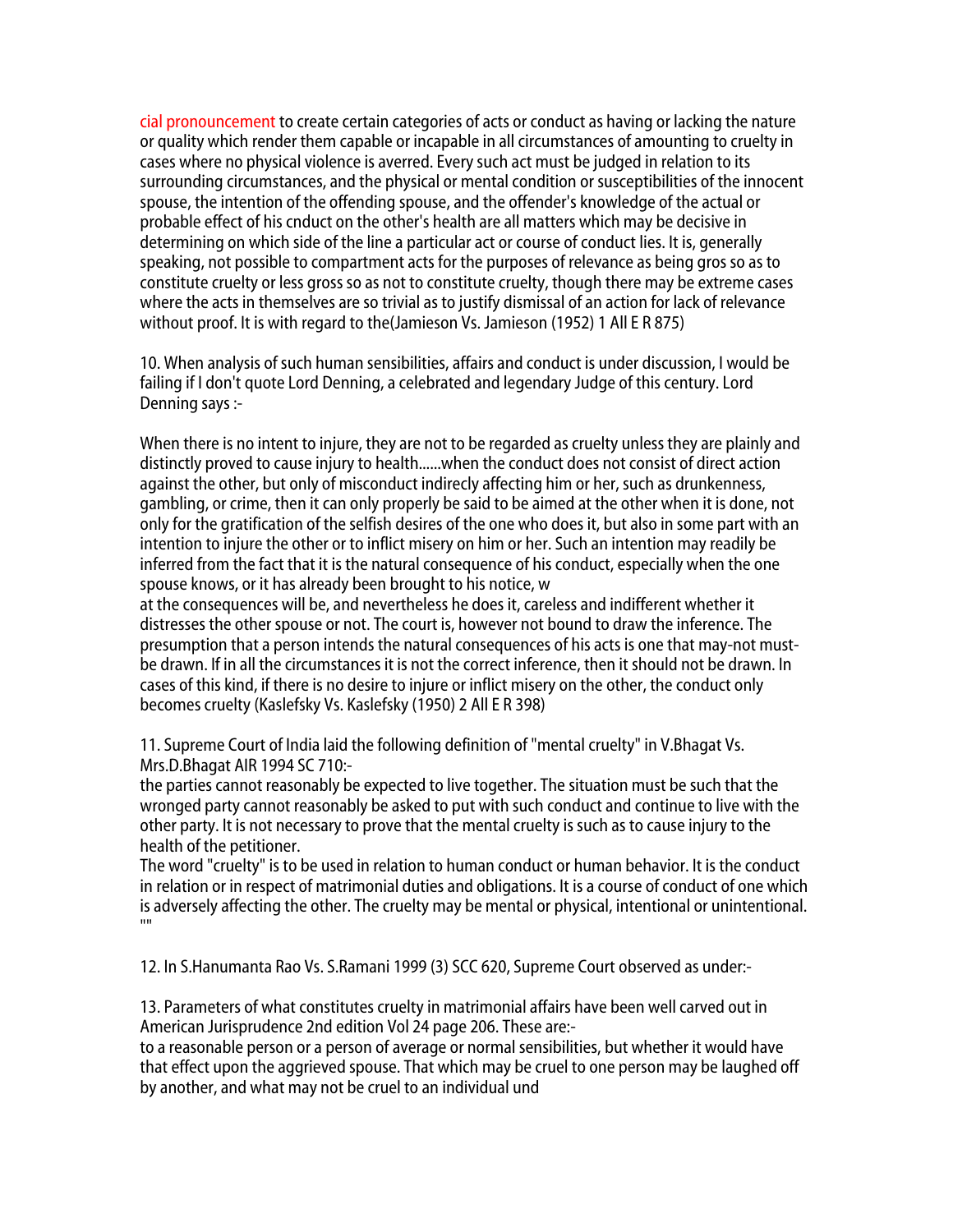14. Thus to ascertain marital cruelty though ordinarily whole series of acts or conduct should be weighed to infer cruelty yet an isolated act can lead to inference of cruelty if its gravity or seriousness is of such a magnitude that it is likely to cau

se grave injury to physical or mental health of victim spouse. Composite picture should be drawn as to the acts, incidents or conduct for ascertaining whether these amount to cruelty-physical or mental. Unless such kinds of physical or mental ill-treatments when taken together lead to the inference of persistent cruelty, charge of cruelty cannot stick.

15.Though intention to cause injury is not an essential ingredient regard may be had as to the actual intention or knowledge on the part of the offending spouse as to actual or probable effect whether it would cause injury to physical or mental health. Again acts or conduct should be judged from the angle of a person possessing ordinary intellectual capabilities.

16.For the purpose of Section 498A IPC which is peculiar to Indian families victim spouse is always the `wife' and guilty is the husband and his relatives-near or distant, living together or separately. Ingredients of `cruelty' as contemplated under section 498A are of much higher and sterner degree than the ordinary concept of cruelty applicable and available for the purposes of dissolution of marriage i.e. Divorce. In constituting `cruelty' contemplated by Section 498A IPC the acts or condut should be either such that may cause danger to life, limb or health or cause `grave' injury or of such a degree that may drive a woman to commit suicide. Not only that such acts or conduct should be "wilful" i.e intentional. So to invoke provisions of Section 498A IPC the tests are of stringent nature and intention is the most essential factor. The only test is that acts or conduct of guilty party should have the sting or effect of causing grave injury to the woman or are likely to cause danger of life, limb or physical or mental health.. Further conduct hat is likely to drive the woman to commit suicide is of much graver nature than that causing grave injury or endangering life, limb or physical or mental health. It involves series of systematic, persistent and wilful acts perpetrated with a view to make the life of the woman so burdensome or insupportable that she may be driven to commit suicide because of having been fed up with marital life.

17.Similarly offence of `harassment' is peculiar to Indian conditions and society where evil of dowry and its perpetuation through customary gifts or demands is widely prevalent and is eating the very vitals of matrimony and tearing familial social fabric apart. To curb this evil, the acts of not only the husband but the entire household have been brought within the net of "harassment of a woman" if done to coerce her or her relatives to fulfill the unlawful demands for property or valuable securiy.

18.The word `harassment' in ordinary sense means to torment a person subjecting him or her through constant interference or intimidation. If such tormentation is done with a view to `coerce' any person and in this case, the wife to do any unlawful act and in this case to meet the unlawful demand of property or valuable security, it amounts to "harassment" as contemplated by Section 498-A. Word `Coercion' means pursuading or compelling a person to do something by using force or threats. Thus to constitute "harassment" following ingredients are essential:-

(i) Woman should be tormented i.e. tortured either physically or mentally through constant interference or intimidation;

(ii) Such act should be with a view to pursuade or compel her to do something which she is legally or otherwise not expected to do by using force or threats;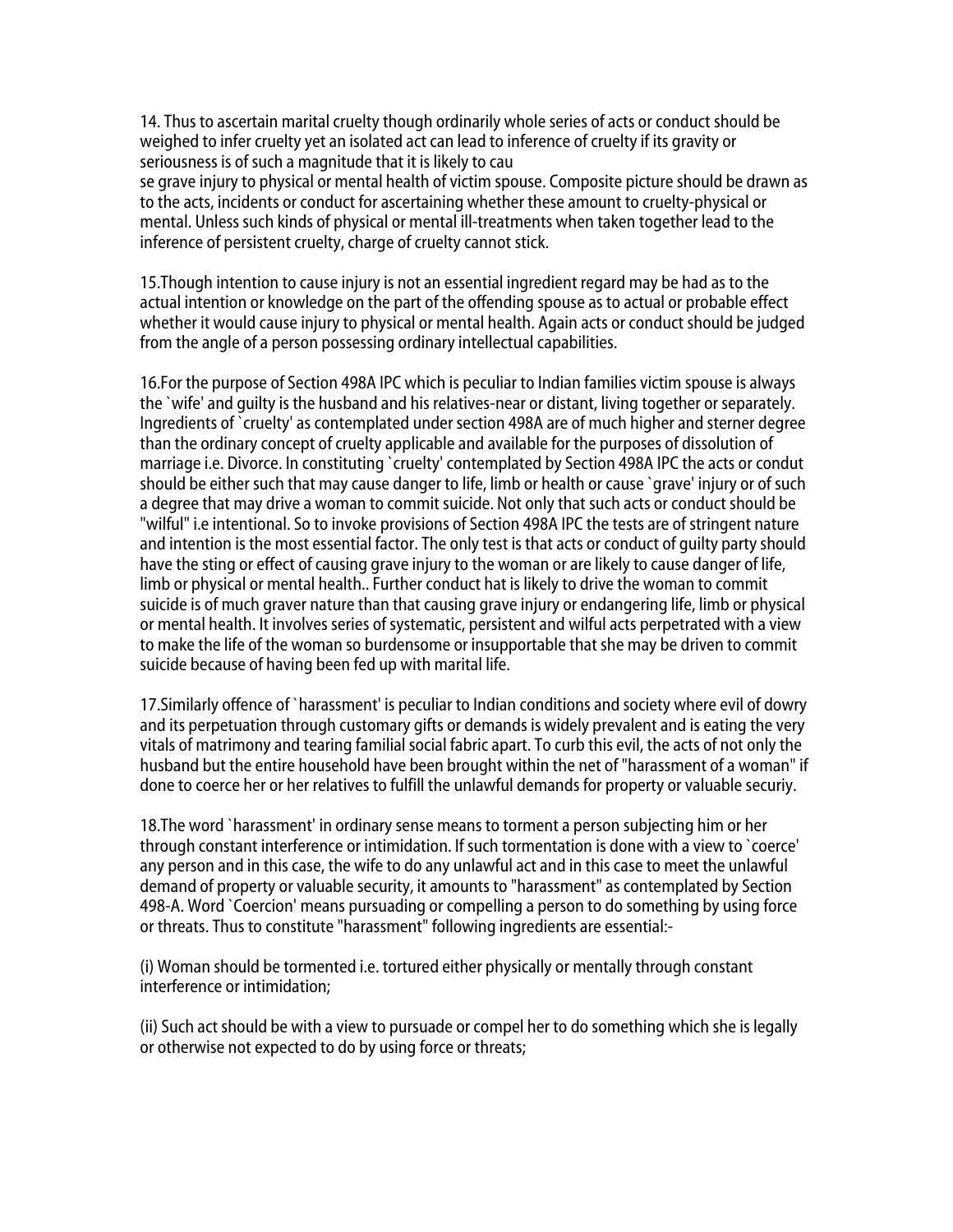(iii) Intention to subject the woman should be to compel or force her or her relatives to fulfill unlawful demands for any property or valuable security.

19.Only allegation against the respondents is that they did not like the clothes brought by the petitioner as customary gifts for relatives of the husband. One of the sisters-in-law remarked that had the marriage taken place with her sister, more dowry would have been received. These allegations when tested on the anvil of aforesaid tests, do not make out a case of either `cruelty' or `harassment' as contemplated by section 498A IPC. Non-acceptance of gifts might have hurt her feelings and other remarks might have been unkindly and incisive but by no stretch of imagination, such a conduct involves any of the ingredients of either offence under section 498A IPC or 406 IPC. Neither such an act or conduct has the effect of driving the woman to commit suicide nor of causing grave injury nor is likely to cause danger to life or limb nor did it amount to tormenting her either physically or mentally to compel or force her or her relatives to fulfill the demands of any property or valuable security.

For the foregoing reasons, the petition is highly misconceived and is being used as a tool to hold the entire household to ransom and jeopardy. Petition is dismissed.

20. It appears that the legislature was mindful of the fact and situation that this provision may be exploited that it defined `cruelty' and for that purpose "harassment" falling within the parameters of "intentional conduct'"of such a degree that may either drive the woman to commit suicide or cause danger to life, limb or health or cause `grave' injury. Of course "health" means not only physical but mental also. But unfortunately, these provisions have been abused by the Investigating and Prosecuting Agencies and exploited by the women and their relatives to such an extent that these have proved to be most ineffective in curbing the evil of dowry as well as disciplining the husband and his relatives to treat the woman in human and humane manner and give the bride or wife proper respect and honour.

21.Before parting, I feel constrained to comment upon the misuse of the provisions of Section 498A/406 IPC to such an extent that it is hitting at the foundation of marriage itself and has proved to be not so good for the health of the society at large.

To leave such a ticklish and complex aspect of proposition as to what constitutes `marital cruelty' and `harassment' to invoke the offences punishable under sections 498A/406 IPC to a lower functionaries of police like Sub Inspectors or Inspectors whereas some times even courts find it difficult to come to the safer conclusion is to give the tools in the hands of bad and unskilled masters.

22. This Court has dealt with thousands of cases and matters relating to dowry deaths and cases registered under Section 498A./406/306 IPC arising out of domestic violence, harassment of women on account of inadequate dowry or coercion of the woman fo r not fulfilling the demand of dowry and hundred of divorce cases arising therefrom. Experience is not so happy nor is implementation or enforcement of these laws is anything but satisfactory or punctilious.

23.These provisions were though made with good intentions but the implementation has left a very bad taste and the move has been counter productive. There is a growing tendency amongst the women which is further perpetuated by their parents and relative is to rope in each and every relative- including minors and even school going kids nearer or distant relatives and in some cases against every person of the family of the husband whether living away or in other town or abroad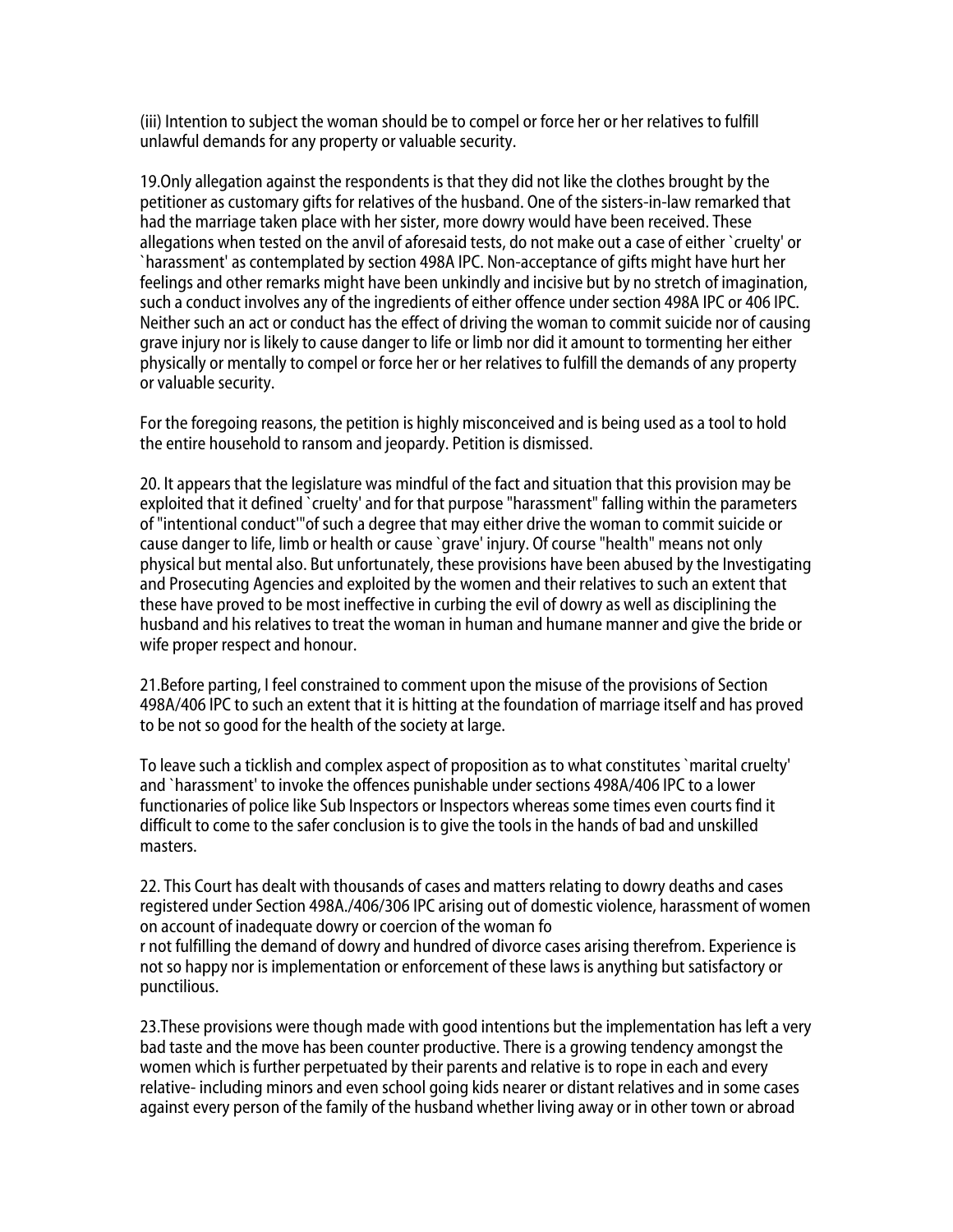and married, unmarried sisters, sister-in-laws, unmarried brothers, married uncles and in some cases grand-parents or as many as 10 to 15 or even more relatives of the husband. Once a complaint is lodged under Sections 498A/406 IPC whether there are vague, unspecific or exaggerate allegations or there is no evidence of any physical or mental harm or injury inflicted upon woman that is likely to cause grave injury or danger to life, limb or health, it comes as an easy tool in the hands of Police and agencies like Crime Agains Women Cell to hound them with the threat of arrest making them run here and there and force them to hide at their friends or relatives houses till they get anticipatory bail as the offence has been made cognizable and non-bailable. Thousands of such complaints and cases are pending and are being lodged day in and day out.

24.These provisions have resulted into large number of divorce cases as when one member of the family is arrested and sent to jail without any immediate reprieve of bail, the chances of salvaging or surviving the marriage recede into background and marriage for all practical purposes becomes dead. The aftermath of this is burdensome, insupportable and miserable more for the woman. Remarriage is not so easy. Once bitten is twice scared. Woman lacking in economic independence starts feeling as burden over their parents and brothers. Result is that major bulk of the marriages die in their infancy, several others in few years. The marriage ends as soon as a complaint is lodged and the cognizance is taken by the police.

25.It was primarily a social problem and social evil but has been allowed to be dealt with iron and heavy hands of the police. These provisions have tendency to destroy whole social fabric as power to arrest anybody by extending or determining the definition of harassment or cruelty vests with the lower police functionaries and not with officers of higher rank who have intellectual capacity to deal with the subject.

26. For ages the cruelty, desertion and adultery have been ground for divorce which were to be proved in civil courts. Now the police and that too its lower functionaries have been made the decision making authority to conclude whether the harassment or the cruelty as brought out in the statement of the complainant wife is sufficient to put all the relatives including school going minor brothers and sisters of the husband behind the bar. Such was neither the intention nor the object of the legislation.

27.It is rightly said sometimes the remedies are worse than the perils or disease. Having seen and experienced the enforcement of these laws for decades, time has come to take stock and review them as thousands of marriages have been sacrificed at the altar of this provision. In one metropolis alone, thousands divorce cases arising from the cases under Section 498A/406 IPC are pending in Courts. There are equal or more number of marriages which are in limbo. What else is it if not a social catastrophy ? This should be a matter of concern for social scientists, law-makers and Judges also. Sterner provisions have failed to make any dent. Menace and evil of dowry is still looming large. In the words of Supreme Court (Pawan Kumar's Case AIR 1998 SC 958) in spite of stringent measures, sections of society are still boldly pursuing this chronic evil to fulfill their greedy desires..

28.It does not mean that the wolves mesquarding in the human flesh should be given a free hand. They should rather be dealt with iron hand. Again it is because of tendency to involve innocent persons that the Supreme Court has cautioned the court

29.To start with, marital offences under Sections 498A/406 IPC be made bailable , if no grave physical injury is inflicted and necessarily compoundable. If the parties decide to either settle their disputes amicably to salvage the marriage or decide to put an end to their marriage by mutual divorce, they should be allowed to compound the offences so that criminal proceedings don't chase